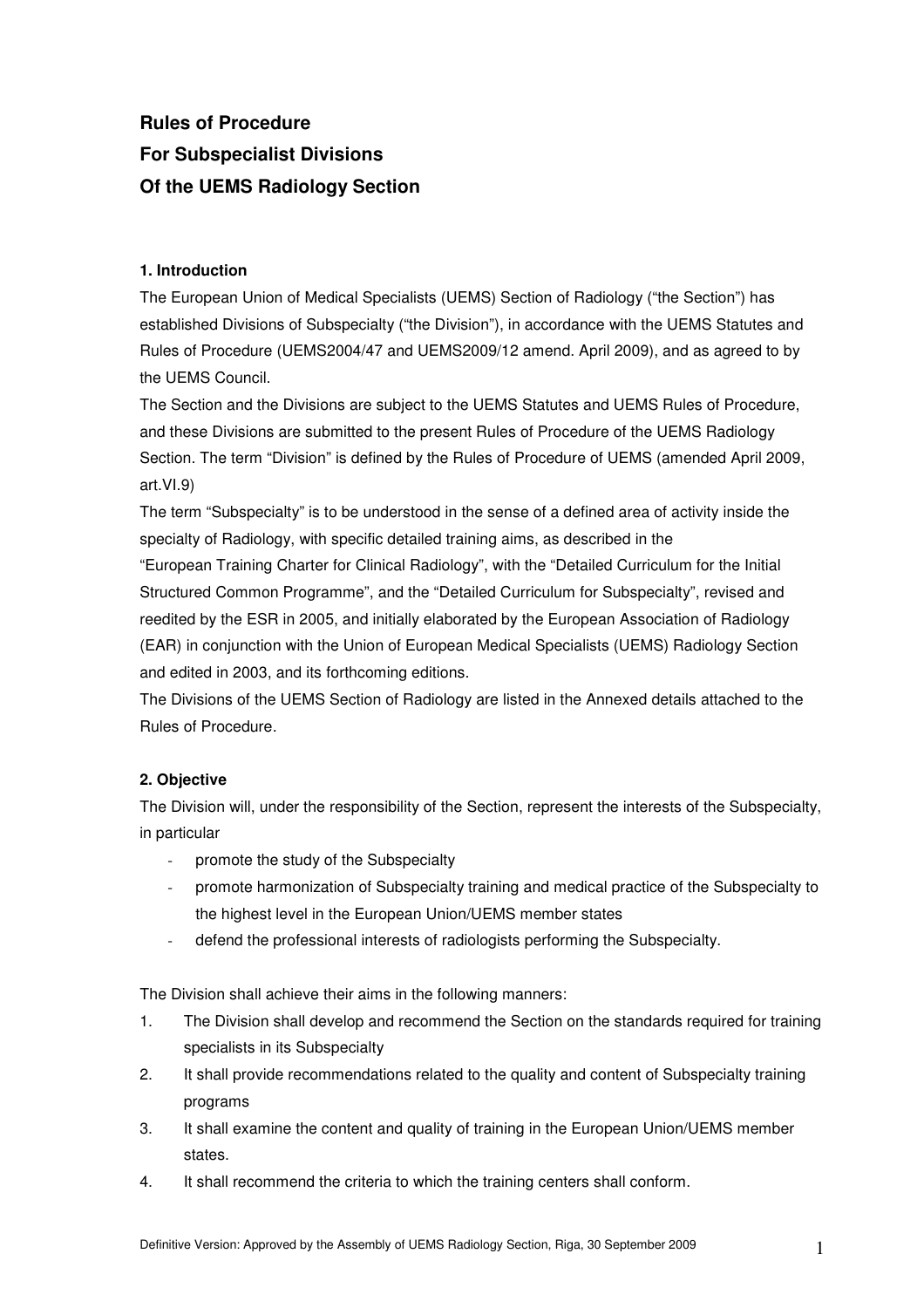- 5. It shall recommend procedures to facilitate the free movement of Subspecialty specialists throughout the European Union/UEMS member states.
- 6. It shall recommend procedures to facilitate and optimize e-Health, telemedicine and elearning as it pertains to the practice of its Subspecialty throughout the European Union/UEMS member states.

In addition, and under the responsibility of the Section:

- 7. The Division can set out an examination to obtain a certificate for recognition of quality leading to the title of "Fellow of the UEMS Board of ......Subspecialty" as defined in art. 6 (see details annexed).
- 8. It will process applications for EACCME credits in Subspecialty in accordance with EACCME rules
- 9. It may initiate every other activity which it would consider beneficial for the development of the subspecialty, in accordance to the Statutes and Rules of Procedure of UEMS and with the preliminary agreement of the Radiology section.

# **3. Structure**

The Division is made up of delegations representing the (full and associate) members of the UEMS. Each delegation to the Division shall consist of one delegate of each member country of the Council of the UEMS nominated by that member of Council. Each delegate has the status of medical specialist in the country he represents where he will actively practice the subspecialty of Subspecialty for more than 50% of a full time equivalent. Nomination of delegates has to be confirmed by the national professional organization as listed in the "UEMS member list" in writing to the Division Board. In addition, each country may nominate a substitute for their delegates who can replace the permanent representatives temporarily during the mandate of the delegate concerned. The substitute should fulfill all criteria for a delegate. In the case of a temporary replacement, the replaced representative shall inform the President of the Division.

The Division Board will inform the administrative office of the Radiology Section about changes in appointments and confirmation of delegates and their substitutes within a period of two weeks. Once per year the Division Board shall provide an updated register of delegates and substitutes to the administrative office, listing the dates that they were first appointed and their contact details, to be published on the website of the UEMS radiology Section (www.uemsradiology.eu) which will be open to delegates to the Division and the Section.

# **4. Division Board**

The Division will elect a Division Board with three officers: a President, Secretary and Treasurer of the Division. Officers shall be chosen from among the serving delegates from full member countries and will keep the status of national delegate during their term of office. Each mandate lasts for four years and may be renewed once.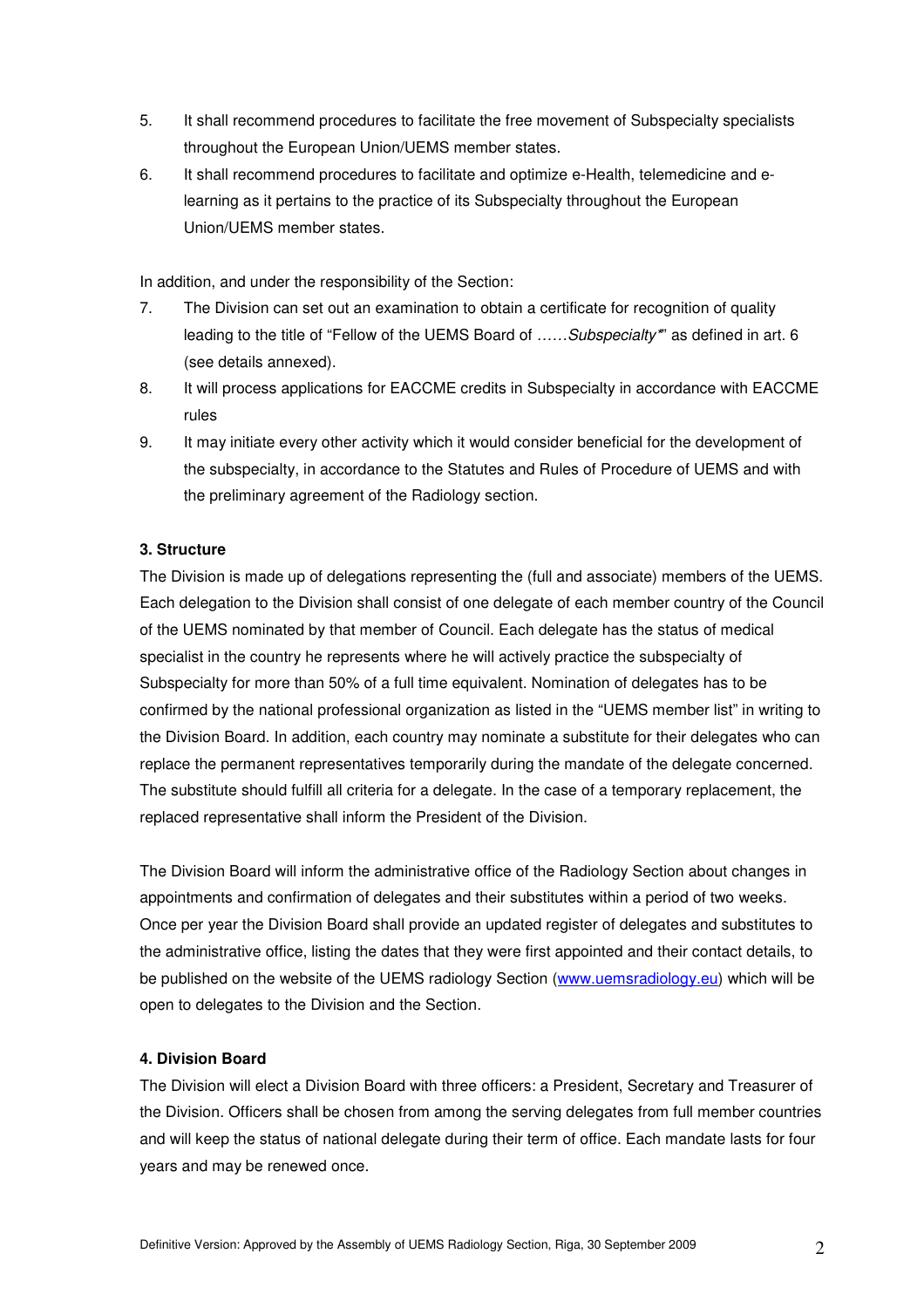The election of officers will be initiated by the Secretary of the Division Board who shall notify the delegates and the Board members of any forthcoming vacancies six months prior to the election. Candidatures for Division Board membership, on the instigation of individual delegates or of the Division Board, shall be submitted to the Secretary of the Board and then announced in writing to the delegates to the Division, the Board of the Division and the Board of the Section at least three months prior to the election. Election will be decided at the Division meeting by simple majority voting in a secret ballot procedure.

#### **5. Duties of the Division Board**

The Board has the responsibility to ensure that the objectives of the Division are achieved according to the statutes and rules of procedure of UEMS, effectively and in good collaboration with the Section. The Board is charged with the organization of the activity of the Division and in particular in convening its meetings. The Board has to run a balanced budget. The Board has to approve at least once a year the report of the president and the financial report of the treasurer. The Board may form and dissolve temporary working groups and co-opt experts. In accordance with the UEMS Rules of Procedure, the Board members of the Division have the right to attend meetings of the Section in an advisory capacity.

#### **6. UEMS Board of Subspecialty\***

In accordance with the UEMS Rules of Procedure VI.8, the Radiology Section will exercise its right to create a European Board of Subspecialty\* as "a working group with the aim to guarantee the highest standards of care in the field of Subspecialty in the countries of the European Union/UEMS member states, by ensuring that the training is raised to the highest possible level". The President, Secretary and Treasurer of the Division together with the President, Secretary and Treasurer of the Section, will together constitute the "UEMS Board of ……Subspecialty\*" (\*see details annexed).

#### **7. Modus operandi of the Division**

It is a main task of the Division to formulate views and policies relating to Subspecialty training, professional practice and patient-related issues in the European Union/UEMS member states. The Division will prepare policy papers, that, after endorsement by the Radiology Section, will have the status of the official view of the UEMS Radiology Section and the European Board of Subspecialty.

#### **8. Meetings of the Division**

The Division will meet at least once per year, at the instigation of President or Secretary of the Division, or, if they should fail to do so, of the President of the Section.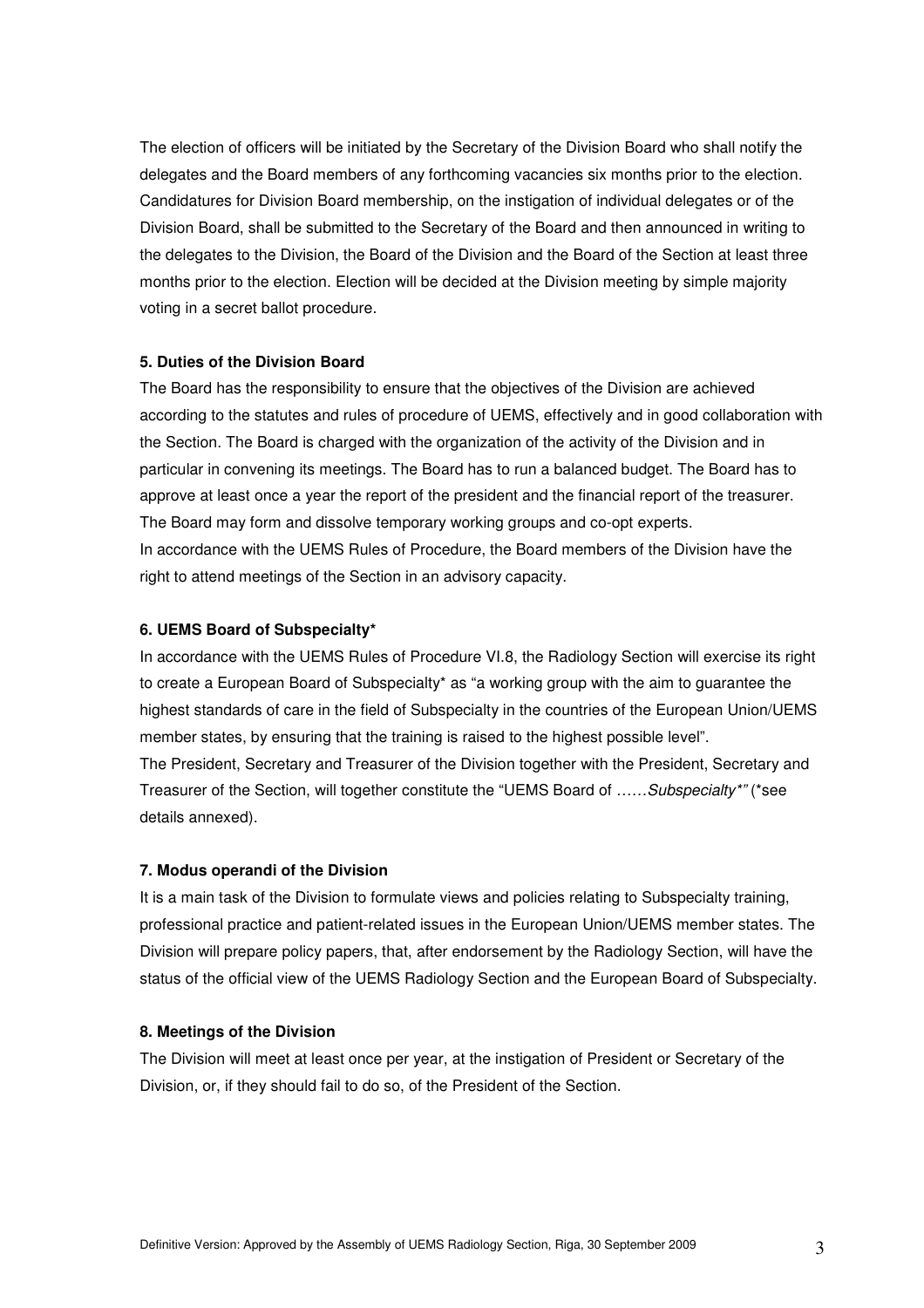The meetings shall be organized in such a way as to entail a minimum of expenses. They are announced in an agreed mode of communication to the delegates, the Section Board and the administrative office of the Section at least three months before the date selected for the meeting.

To the Division meetings shall be invited:

- the delegations of the UEMS member countries and

- the President of the Section or his appointed substitute.

Other members of the Section Board may attend the meeting of the Division whenever it seems appropriate.

National delegates may be represented by a substitute, upon approval by the President of the Division.

The meeting agenda shall consist of subjects proposed by the Division Board and the delegates to the Division, but items may be added to the agenda by the UEMS council or the Section Board. The agenda adopted by the Division Board shall be communicated to the delegates, the members of the Section Board and the Section's administrative office at least one month before the meeting.

Quorum shall be deemed to be present in the assembly of the Division, when the majority of the delegates representing full UEMS member countries are present or represented. Delegates have the right to ask the President of the Division for the floor at any time when they want to address the meeting. Delegates of full UEMS member countries (one vote per delegation) and the President of the radiology Section are enabled to cast a vote. Decisions at the meeting will be decided by simple majority voting. Issues that are not included in the agenda can not be presented for a decision except under exceptional circumstances.

Written minutes, to be approved by the following meeting, shall be provided within a period of three weeks to the delegates, the Section Board and the administrative office of the Section. The meeting agenda and minutes of the Division will be published on the website of the UEMS radiology Section.

#### **9. Endorsement of Division proposals, documents and policy papers**

The President of the Division has the initiative to ask for endorsement by the Section of proposals, documents and policy papers that have been approved by the Division. To provide timely circulation among the national delegates of the Section, the President of the Division will provide all relevant documentation to the Section Board and the administrative office of the Section at least one month prior to the upcoming section meeting. Endorsement of the proposal will be put as a decision item on the meeting agenda of the Section.

The decision for endorsement will be taken by majority vote during the meeting. Should the President of the Section consider the proposed endorsement not to be in the interests of the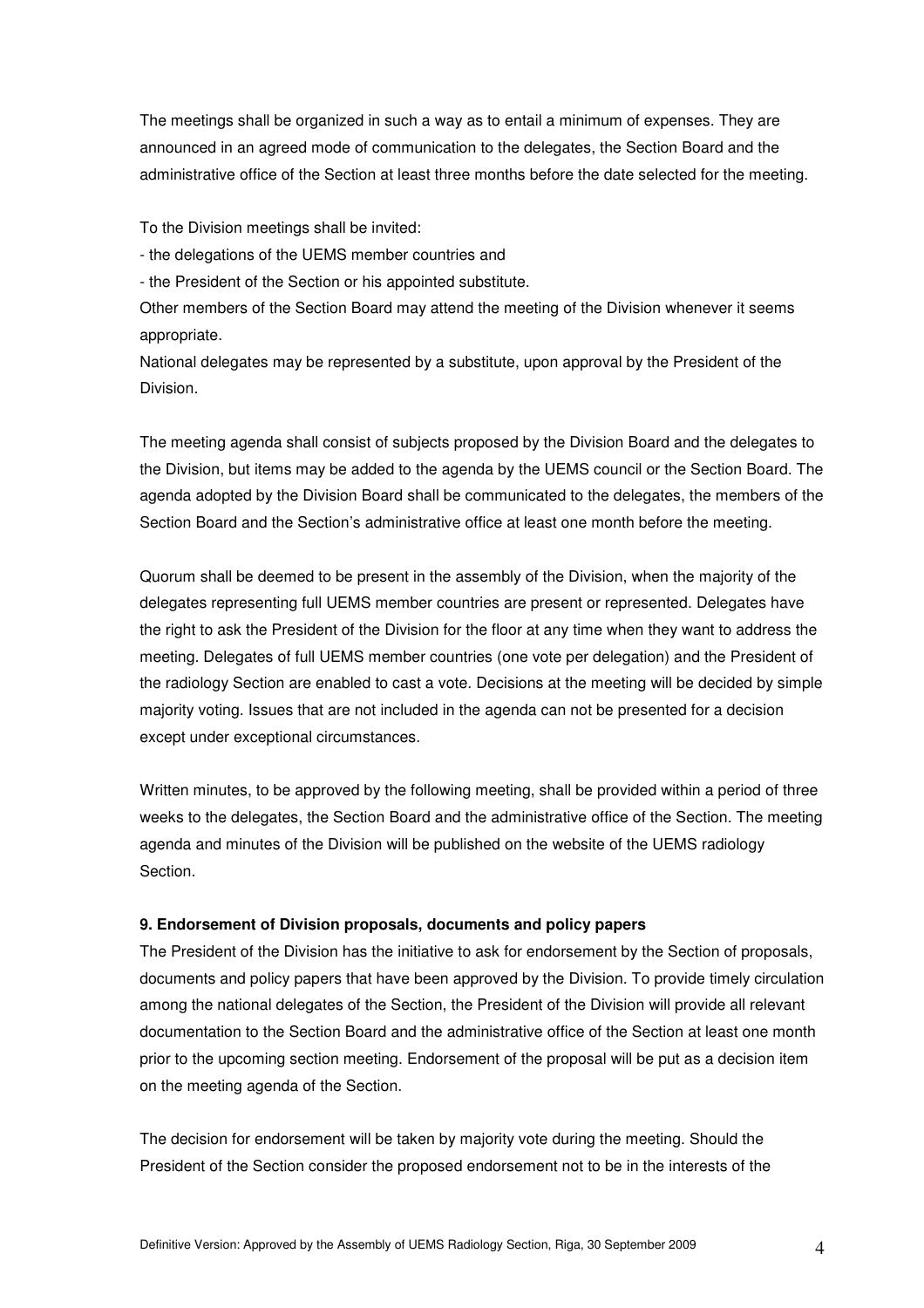Section he has the right to veto a decision of endorsement for one-time-only. In such case the item shallautomatically be placed on the agenda for the following Section meeting.

Endorsed proposals, papers and policy documents will be circulated to the UEMS Council and published on the UEMS Radiology Section website as the official view of the UEMS Radiology Section and the UEMS Board of Subspecialty and dependent on approval by the UEMS Council, as the official UEMS point of view. To add further weight to a policy document, the UEMS Board of Subspecialty can seek additional endorsement by scientific organizations, notably the European scientific Society of the Subspecialty and/or the European Society of Radiology. Non-endorsed papers can not be published or circulated to third parties as a UEMS paper of either the Section or of the Division.

# **10. Financing**

The Division shall assume the responsibility for financing its activities. Financial management is conferred upon the elected Treasurer whose task it is to collect annual subscriptions within the time limits to balance the budget and to inform the Section Board and in particular the Treasurer of the Section, once per year about the Division financial state. To offset added costs to the Section the Division will pay an annual compulsory fee to the Radiology Section, the amount of which is reasonably fixed each year by the UEMS radiology Section Board after consulting with the Division President.

# **11. Abolishment of the Division**

The UEMS Council has the privilege to abolish the Division. In case the presence of the Division ceases to serve the interests of the UEMS Radiology section, the Section can request the UEMS Council to abolish the Division. The initiative for abolishment lies with the Section Board. The Section Board will first propose abolishment to the UEMS Radiology Section assembly, where the proposal is subject to a two-third absolute majority vote. If the proposal is accepted the Section President shall propose the UEMS Council to abolish the Division.

# **12. Amendments to these Rules of Procedure**

Amendments to the Rules of Procedure can be made only by the UEMS Radiology Section assembly, subject to a two-third majority vote, or alternatively by decision of the UEMS Council.

Riga, September 30, 2009

Prof. Peter M.T Pattynama Dr Remy Demuth

President, UEMS Radiology Section Secretary, UEMS Radiology Section